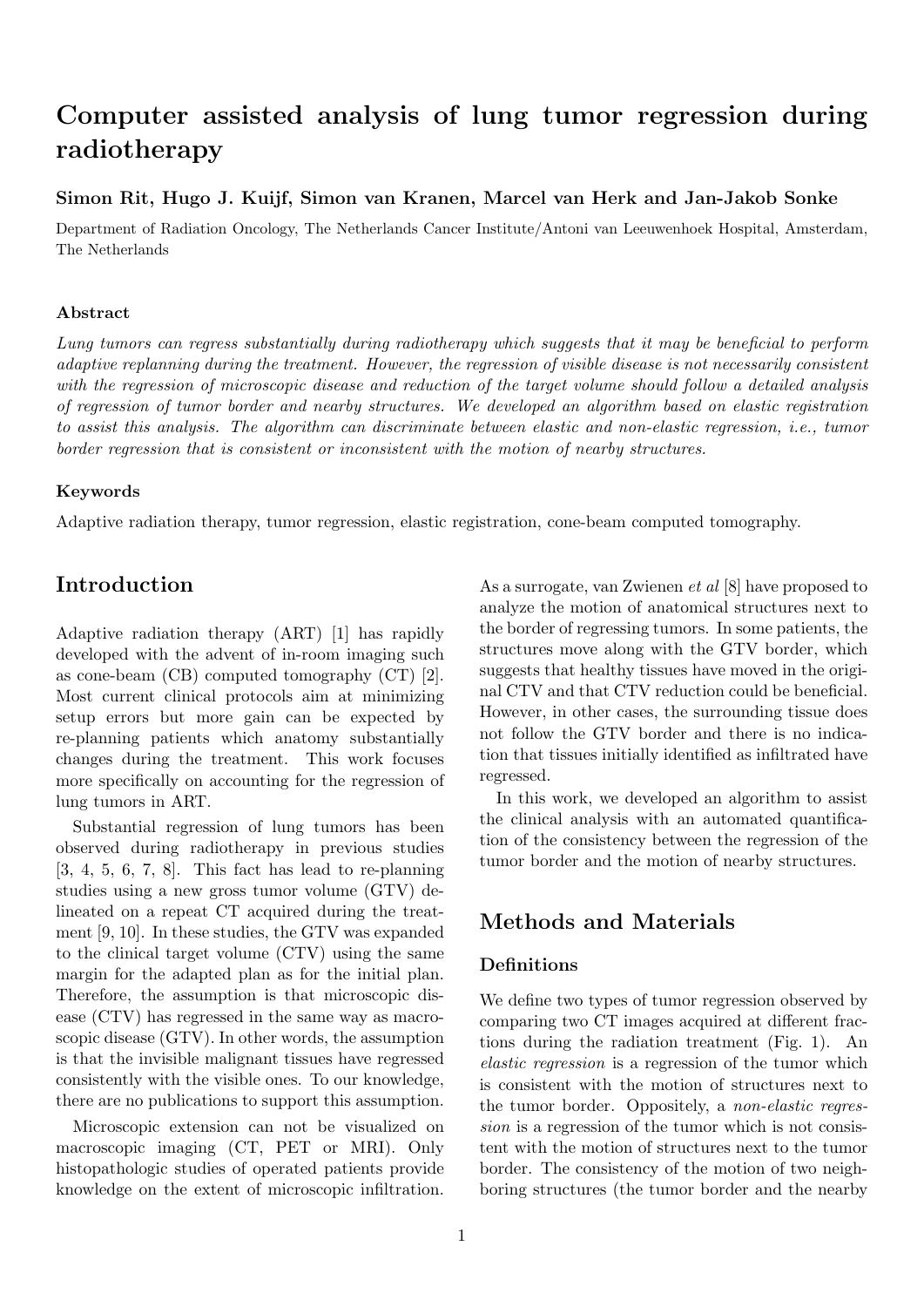structures here) is defined according to an elastic registration algorithm, hence the naming of the regression types.

| Initial    | Elastic    | Non-elastic |
|------------|------------|-------------|
| image      | regression | regression  |
| <b>GTV</b> | <b>GTV</b> | <b>GTV</b>  |
| ۰          | O          | ο           |
| O          | ο          | С           |

Figure 1: Schematic illustration of the two types of GTV regression.

### Elastic registration algorithm

Elastic registration, also known as deformable registration, aims at finding the non-linear mapping function between two images by computing an optimal balance between similarity of the mapped images and smoothness of the mapping function. We used a multiresolution B-spline registration algorithm with the normalized cross correlation as similarity measure and no additional constraints on the smoothness of the mapping function. 3 levels of resolution were used for the B-spline control points. Their finest spacing was isotropic and equal to 1 cm.

#### Elastic consistency measure

We hypothesized the following: if the motion of a structure is elastically consistent with the motion of nearby structures, elastic registration will produce the same result whether this structure is included or not in the similarity measure during registration. From this assumption, the elastic consistency of the motion of a structure with its neighborhood can be quantified through the computation of the difference between the two outputs of an elastic registration algorithm obtained with and without the structure in the similarity measure during registration. The difference is null when the motion is consistent and differs from 0 when the motion is inconsistent.

We straightforwardly translated this generic solution to the particular case of tumor regression. The aim was to estimate if the regression of the GTV, i.e. the motion of the GTV border, was consistent with the motion of nearby structures. We performed two elastic registrations, one with and one without the GTV in the similarity measure. The amplitude of the difference between the two vector fields was overlayed as a colorwash on the CBCT images for spatial measurement of the consistency.

### Test dataset

Two characteristic lung patients were selected from a previous study on anatomical changes in lung patients [8]. Repeat CBCT images were acquired during the treatment for setup correction. CBCT images were reconstructed with motion compensation to correct for respiration artifacts [11]. The first and the last CBCT images of each patient, acquired with an interval of about one month, were used for analyzing the tumor regression. The last CBCT was initially registered on the first CBCT using rigid registration of the bony anatomy. The ROI excluded during elastic registration was drawn such that it encompassed the GTV on the first CBCT but not the nearby structures.

# Results

Fig. 2 illustrates a tumor with mostly elastic regression. The lung structures on the posterior side of the GTV moved along with the GTV border. This behavior was confirmed by the amplitude of the difference vector field between the two registrations overlaid as a color wash: no inconsistency superior to 2 mm was observed between the motion of the GTV border and the motion of nearby posterior structures. The colorwash also showed differences around the thoracic wall which indicated that the regressing tumor slid along the thoracic wall, i.e. that the ribs did not move consistently with the tumor border. Finally, non-elastic regression was observed on the caudal side of the tumor.

Fig. 3 illustrates a tumor with mostly non-elastic regression. The lung structures around the initial GTV did not move consistently with the GTV border but stayed close to their initial location. Therefore, the first registration mapped the tumor borders and had to find a compromise with nearby structures, while the second registration mapped nearby structures without compromising with the GTV border. Consequently, the amplitude of the difference vector field was superior to 2 mm in a rim surrounding the ROI used by the method. The difference was the highest at the border and decreased gradually.

### Discussion and Conclusions

We developed an algorithm to measure the consistency of GTV regression with the motion of nearby structures using elastic registration. When the regression was elastic, no differences were observed whether the GTV was included or not in the registration (Fig. 2). When the regression was non-elastic,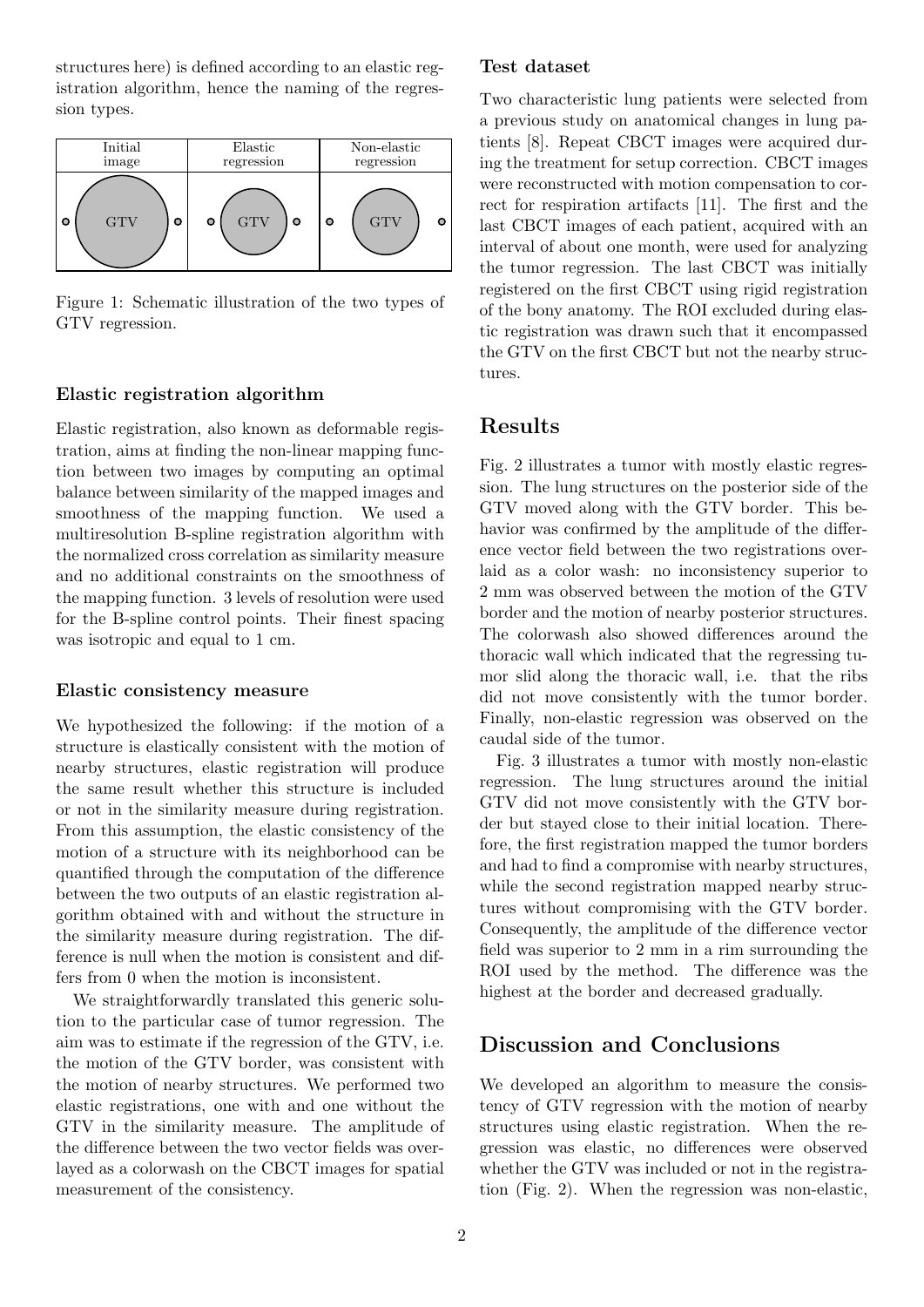

Figure 2: Example of a tumor with mostly elastic regression. The red contour is the contour of the mask used to exclude the GTV from the registration. Left: full sagittal slice of the CBCT image. Middle: zoom in the squared ROI drawn in the left column with a 1 cm scale. Right: idem with the mask overlaid in opaque purple and the amplitude of the difference vector field (between the elastic registration with and without the GTV) overlaid as a colorwash (scale in mm).



Figure 3: Idem as Fig. 2 for a tumor with mostly non-elastic regression.